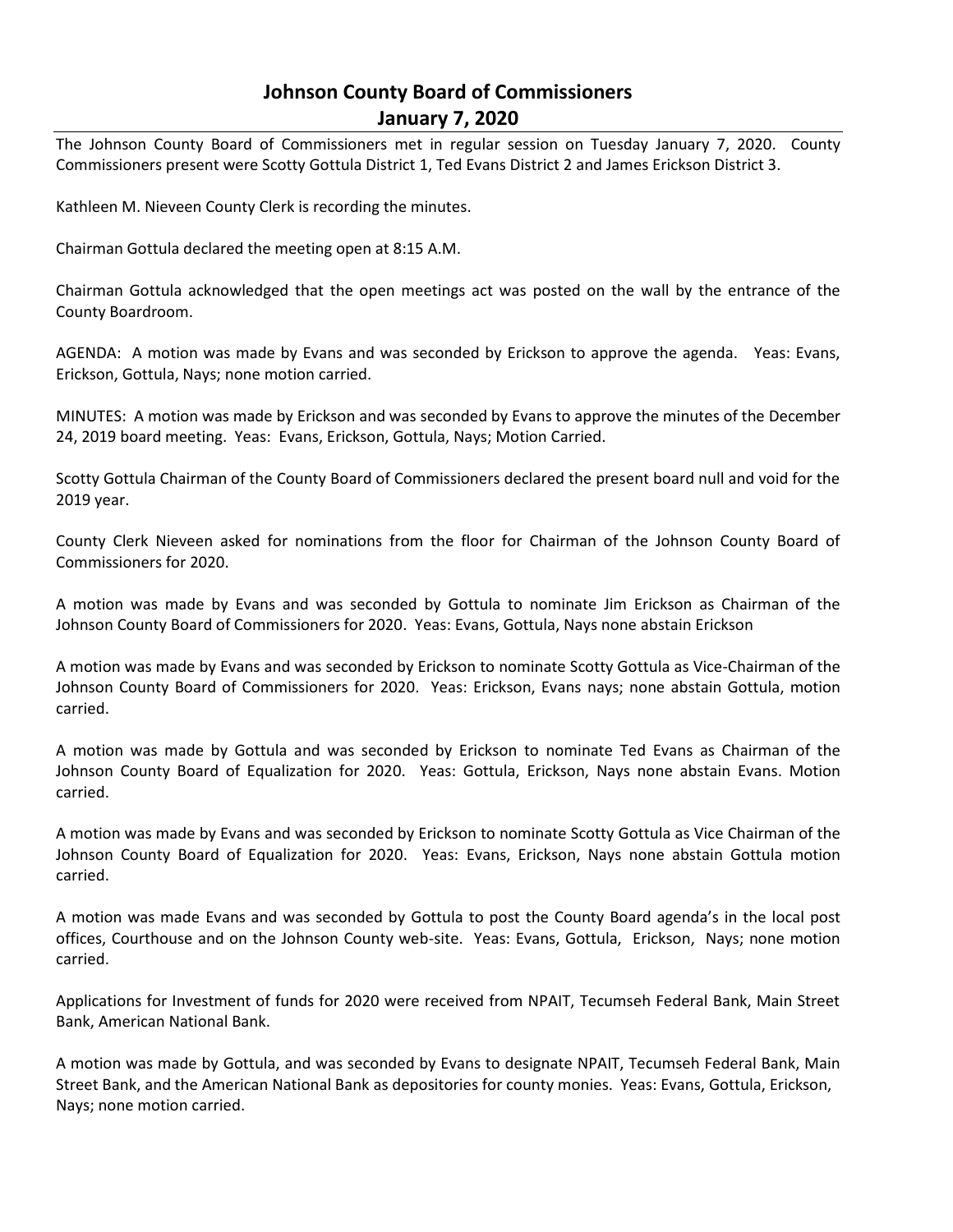Highway Supt. Matt Schaardt informed the board that he has been asked by Tecumseh Fire if the County would consider helping with snow removal of the parking area of the fire barn since the county leases a space for the Emergency Manager. The board discussed it and told Matt to inform them that the county would not be interested in keeping the parking area clean from snow.

Matt also discussed with the board the one and six year road plan and asked them to think about any other projects that they would like to see done on the six year plan. The one year plan is complete. Matt also informed the board on projects they are working on.

Emergency Manager Amanda Burki presented the board with a list of projects submitted to FEMA and the estimated amount of expected revenue.

Jessica Jones Extension Educator informed the board on the upcoming programs for 2020.

- Lunch & Learn will be the last Friday of the month between January 31<sup>st</sup> and June 26<sup>th</sup>, except the April meeting will be May  $1<sup>st</sup>$  because of Arbor Day.
- Parenting workshop will begin February  $10<sup>th</sup>$  and go through March 30, 202 at the First Baptist church Activity Center
- 2020 Private Pesticide Applicator Training will be February 20<sup>th</sup> at the NRD Classes are scheduled for 9:00 A.M. and 1:00 P.M.

The board discussed the County Surveyor position, on if it should still be an elected position or if it should be an appointed position.

A motion was made by Evans, and was seconded by Gottula to hold a public hearing on Tuesday January 21, 2020 at 9:00 a.m. to determine on if the County Surveyor will continue to be an elected position. Yeas: Evans, Gottula, Erickson, Nays; none motion carried.

The board discussed to do annual evaluations of no-exempt county employees. This will be done at the next board meeting

A motion was made by Gottula and was seconded by Evans, to approve the claims as follows:

# **GENERAL FUND**: Payroll: \$35,277.13

## Claims: **\$ 67,745.13**

AFLAC – Insurance - 128.96, AMERICAN NATIONAL BANK – Federal & FICA Taxes - 11,405.92, AMERITAS Deferred Comp - 70.00, AMERITAS LIFE INSURANCE CORP. – Vison Insurance - 137.97, BEAR GRAPHICS – Paper & Books - 389.00, BLUE CROSS/BLUE SHEILD OF NE – Insurance - 15,624.83, BRITE – Installation - 1,050.00, BW PLUS MID NEBRASKA INN & SUITES – Motel Room - 103.97, CAPITAL BUSINESS SYSTEMS INC. – Copiers - 1,168.75, COLLECTION ASSOCIATES - 424.93, CONSOLIDATED MANAGEMENT COMPANY – Training Meals - 81.85, CULLIGAN OF PERCIVAL – Water - 28.90, DAS STATE ACCTING - CENTRAL FINANCE – Support, Computer Lease, VPN - 112.64, JIM ERICKSON – Mileage - 406.00, FANKHAUSER,NELSEN,& WERTS – Public Defender - 3,750.00, GC SERVICES LP 49.44, JOHNSON COUNTY CLERK – Flex Spending - 251.15, J0HNSON COUNTY PETTY CASH FUND – Utilities, CH & Jail 2,109.93, JOHNSON COUNTY SHERIFF PETTY CASH – Certified Mail - 18.14, JORGENSEN SURVEYING – Mileage - 26.10, LAW ENFORCEMENT TRAINING – Training - 110.00, LIBERTY NATIONAL LIFE INSURANCE CO - 206.06, MICROFILM IMAGING SYSTEMS – Scanner Rental - 40.00, MID-STATES ORGANIZED CRIME INFO CNT – Membership - 100.00, MIPS INC. – Support, Scanner, Email - 1,016.24, MORAN PLUMBING AND HEATING,LLC – Maintenance - 2,279.60, MORRISSEY,MORRISSEY,DALLUGE – Website Maintenance - 150.00, NE ASSN OF EMERGENCY MANAGEMENT – Membership - 50.00, NEBRASKA DEPT. OF REVENUE – State Taxes - 1,687.02, O'KEEFE ELEVATOR CO. – Maintenance - 306.60, DAS STATE ACCTG-CENTRAL FINANCE – Point to Point & Teletype - 632.72, PAPER TIGER SHREDDING - Shredding - 45.00, PARAMOUNT LINEN & UNIFORM – Rugs - 32.64, ZACHARY RASH – Fuel 20.00, REGION V SERVICES – 1/4ly Participation - 2,321.50, RETIREMENT PLANS DIV OF AMERITAS – Retirement - 5,938.55, SCHENDEL PEST CONTROL – Pest Control - 52.00, SCOTTY'S GROCERY - Inmate Meals - 1,223.00, SIRCHIE – Drug Test Kits - 153.65, JOSH STERKEL – Firearm Qualifications - 247.50, TECUMSEH CHIEFTAIN Publications - 186.57, TECUMSEH FIRE PROTECTION DISTRICT - EM Rent & Utilities - 600.00, US BANK CORPORATE PAYMENT SYSTEMS – G-Suite - 108.00, VANGUARD APPRAISALS,INC – Software - 12,900.